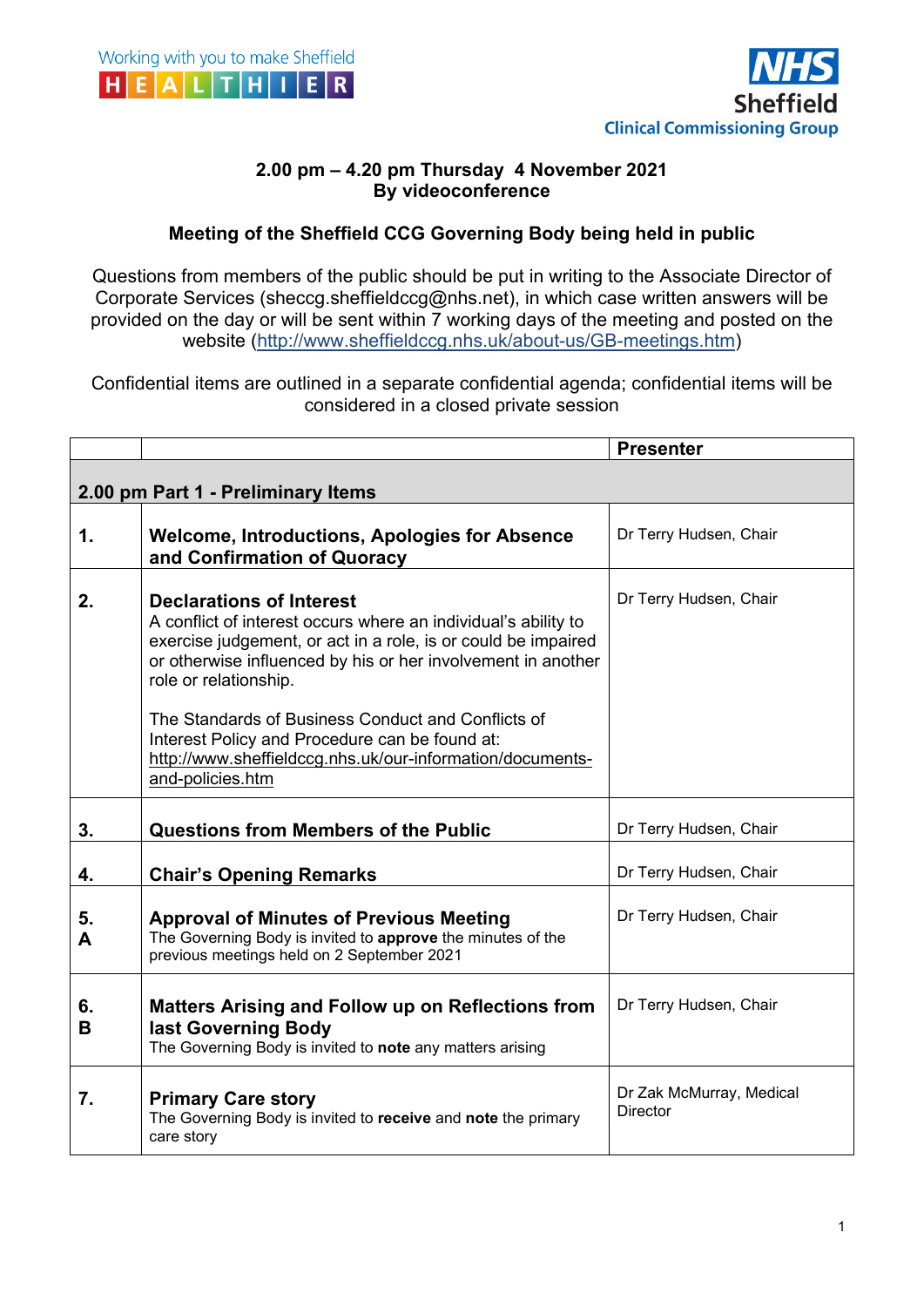|                                                           |                                                                                                                                                                                                                                                                                                                                                            | <b>Presenter</b>                                                                                      |  |
|-----------------------------------------------------------|------------------------------------------------------------------------------------------------------------------------------------------------------------------------------------------------------------------------------------------------------------------------------------------------------------------------------------------------------------|-------------------------------------------------------------------------------------------------------|--|
| 2.30 pm Part 2 - Papers for Approval                      |                                                                                                                                                                                                                                                                                                                                                            |                                                                                                       |  |
| 8.<br>$\mathbf{C}$                                        | NHS Sheffield CCG Planned Submission October<br>2021 to March 2022 (H2) and revised full year<br>budgets<br>The Governing Body is invited to approve the revised full year<br>budgets, agree the financial plan submission, note the progress<br>on the Operational Plan and delegate authority to the<br>Accountable Officer for the final approved plan. | Ms Jackie Mills, Director of<br>Finance/Ms Sandie Buchan,<br>Director of Commissioning<br>Development |  |
| 9.<br>D                                                   | <b>Proposed Changes to Standards of Business</b><br><b>Conduct and Conflicts of Interests Policy</b><br>The Governing Body is invited to approve the Policy.                                                                                                                                                                                               | Ms Cath Tilney, Associate<br>Director of Corporate Services                                           |  |
| 2.50 pm Part 3 - Papers for Consideration                 |                                                                                                                                                                                                                                                                                                                                                            |                                                                                                       |  |
| 10.<br>E.                                                 | <b>Month 6 Finance Report</b><br>The Governing Body is invited to consider and accept the<br>Month 6 Finance Report                                                                                                                                                                                                                                        | Ms Jackie Mills, Director of<br>Finance                                                               |  |
| 11.<br>F                                                  | <b>Month 6 Performance and Delivery Report</b><br>The Governing Body is invited to consider and accept the<br>Month 6 report                                                                                                                                                                                                                               | Ms Cath Tilney, Associate<br>Director of Corporate Services                                           |  |
| 12.<br>G                                                  | <b>Patient Safety, Quality and Experience Report</b><br>The Governing Body is invited to consider and accept the report                                                                                                                                                                                                                                    | Ms Dani Hydes, Deputy Director<br>of Quality                                                          |  |
| 3.30 pm Part 4 – Accountable Officer Updates              |                                                                                                                                                                                                                                                                                                                                                            |                                                                                                       |  |
| 13.                                                       | <b>Integrating Care</b><br>The Governing Body is invited to note an oral update                                                                                                                                                                                                                                                                            | Ms Lesley Smith, Accountable<br>Officer /Mr Brian Hughes,<br>Deputy Accountable Officer               |  |
| 14.<br>Н                                                  | <b>Progressing Integrated Care Systems Governance</b><br>The Governing Body is invited to consider and note the report                                                                                                                                                                                                                                     | Ms Lesley Smith, Accountable<br>Officer                                                               |  |
| 3.55 pm Part 5 - Reports Circulated in Advance for Noting |                                                                                                                                                                                                                                                                                                                                                            |                                                                                                       |  |
| 15.                                                       | a) Proposed Changes to Standards of Business Conduct and Conflicts of<br>Interests Policy (to support main agenda item 9D)                                                                                                                                                                                                                                 |                                                                                                       |  |
|                                                           | Integrating Care: (to support main agenda item 13)<br>b)<br>bi) Chief Executive's Health Executive Report September 2021<br>bii) Chief Executive's Health Executive Report October 2021<br><b>CCG Chair's Report</b><br>C)<br><b>Report from Primary Care Commissioning Committee (PCCC)</b><br>d)                                                         |                                                                                                       |  |